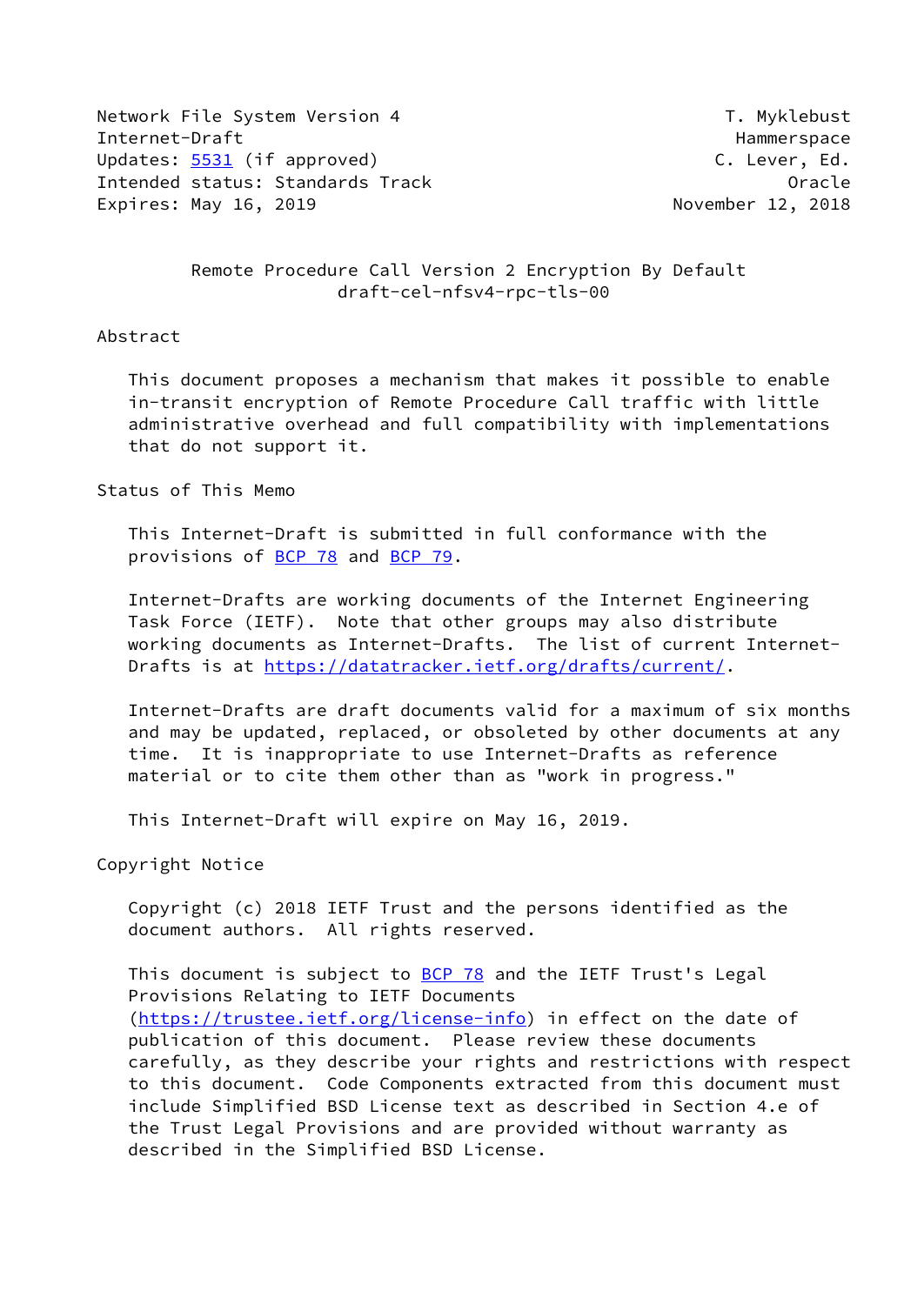<span id="page-1-1"></span>Internet-Draft RPC With TLS November 2018

Table of Contents

|                                             | $\overline{2}$          |
|---------------------------------------------|-------------------------|
|                                             | $\overline{\mathbf{3}}$ |
| 3.                                          | $\overline{4}$          |
| $3.1$ . Discovering Server-side TLS Support | $\overline{4}$          |
| $3.2$ . Streams and Datagrams 5             |                         |
|                                             | $\overline{5}$          |
|                                             | 6                       |
| 5.                                          | 6                       |
|                                             | 6                       |
| 6.1. Normative References                   | 6                       |
| 6.2. Informative References                 | $\overline{7}$          |
|                                             | 8                       |
|                                             | 8                       |

## <span id="page-1-0"></span>[1](#page-1-0). Introduction

 In 2014, the IETF published [\[RFC7258](https://datatracker.ietf.org/doc/pdf/rfc7258)] which recognized that unauthorized observation of network traffic had become widespread, and was a subversive threat to all who make use of the Internet at large. It strongly recommended that newly defined Internet protocols make a real effort to mitigate monitoring attacks. Typically this mitigation is done by encrypting data in transit.

 The Remote Procedure Call version 2 protocol has been around for more than a decade [[RFC5531](https://datatracker.ietf.org/doc/pdf/rfc5531)]. Support for in-transit encryption of RPC was introduced with RPCSEC GSS [\[RFC7861](https://datatracker.ietf.org/doc/pdf/rfc7861)]. However, experience has shown that RPCSEC GSS is challenging to deploy, especially in environments where:

- o Per-host administrative or deployment costs must be kept to a minimum,
- o Parts of the RPC header that remain in clear-text are a security exposure,
- o Host CPU resources are at a premium, or
- o Host identity management is carried out in a security domain that is distinct from user identity management.

However strong a privacy service is, it is not effective if it cannot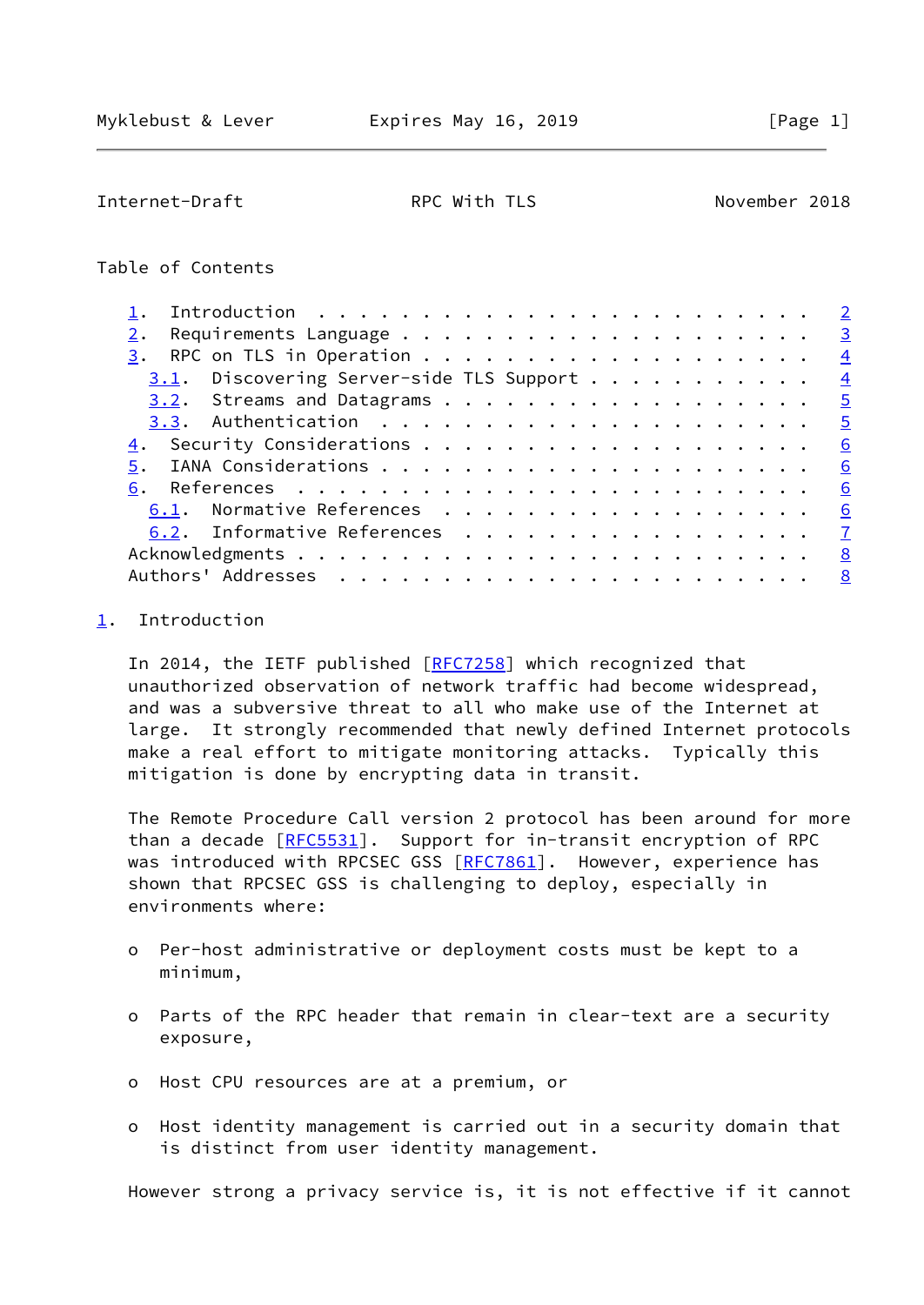be deployed in typical environments.

 An alternative approach is to employ a transport layer security mechanism that can protect the privacy of each RPC connection transparently to RPC and Upper Layer protocols. The Transport Layer

| Myklebust & Lever | Expires May 16, 2019 | [Page 2] |
|-------------------|----------------------|----------|
|                   |                      |          |

<span id="page-2-0"></span>Internet-Draft RPC With TLS November 2018

 Security protocol [[RFC8446](https://datatracker.ietf.org/doc/pdf/rfc8446)] (TLS) is a well-established Internet building block that protects many common Internet protocols such as https [[RFC2818](https://datatracker.ietf.org/doc/pdf/rfc2818)].

 Encrypting at the RPC transport layer enables several significant benefits.

Encryption By Default

 With the use of pre-shared keys, in-transit encryption can be enabled immediately after installation without additional administrative actions such as identifying the host system to a trust authority, generating additional key material, or provisioning a secure network tunnel.

Protection of Existing Protocols

 The imposition of encryption at the transport layer protects any Upper Layer protocol that employs RPC without alteration of that protocol. RPC transport layer encryption can protect recent versions of NFS such as NFS version 4.2 [[RFC7862\]](https://datatracker.ietf.org/doc/pdf/rfc7862) and indeed legacy NFS versions such as NFS version 3 [\[RFC1813](https://datatracker.ietf.org/doc/pdf/rfc1813)] and NFS side- band protocols such as the MNT protocol [[RFC1813\]](https://datatracker.ietf.org/doc/pdf/rfc1813).

Decoupled User and Host Identities

 RPCSEC GSS provides a framework for cryptographically protecting user and host identities, but assumes that both are managed by the same security authority.

Encryption Offload

 The use of a well-established transport encryption mechanism that is also employed by other very common network protocols makes it possible to use hardware encryption implementations so that the host CPU is not burdened with the work of encrypting and decrypting large RPC arguments and results.

This document adopts the terminology introduced in [Section](https://datatracker.ietf.org/doc/pdf/rfc6973#section-3) 3 of [RFC6973], and assumes a working knowledge of the Remote Procedure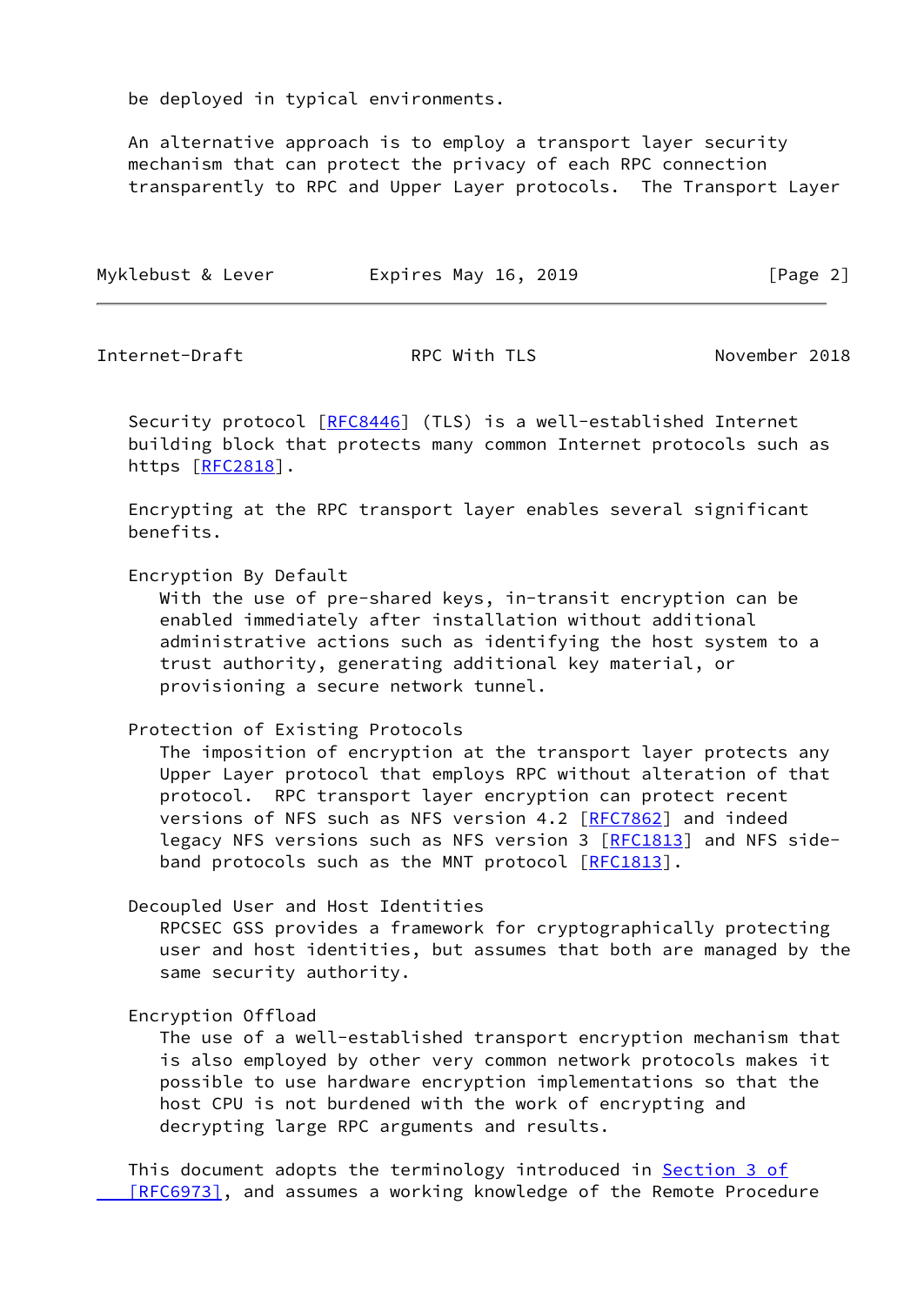Call (RPC) version 2 protocol [[RFC5531](https://datatracker.ietf.org/doc/pdf/rfc5531)] and the Transport Layer Security (TLS) version 1.3 protocol [\[RFC8446](https://datatracker.ietf.org/doc/pdf/rfc8446)].

<span id="page-3-0"></span>[2](#page-3-0). Requirements Language

 The key words "MUST", "MUST NOT", "REQUIRED", "SHALL", "SHALL NOT", "SHOULD", "SHOULD NOT", "RECOMMENDED", "MAY", and "OPTIONAL" in this document are to be interpreted as described in [\[RFC2119](https://datatracker.ietf.org/doc/pdf/rfc2119)] [\[RFC8174](https://datatracker.ietf.org/doc/pdf/rfc8174)] when, and only when, they appear in all capitals, as shown here.

Myklebust & Lever **Expires May 16, 2019** [Page 3]

<span id="page-3-2"></span>Internet-Draft **RPC With TLS** November 2018

<span id="page-3-1"></span>[3](#page-3-1). RPC on TLS in Operation

<span id="page-3-3"></span>[3.1](#page-3-3). Discovering Server-side TLS Support

 The mechanism described in this document interoperates fully with implementations that do not support it. Encryption (TLS) is automatically disabled in these cases. To achieve this, we introduce a new authentication flavor called AUTH\_TLS.

```
 <CODE BEGINS>
```

| enum auth_flavor {             |             |  |
|--------------------------------|-------------|--|
| AUTH_NONE                      | $= \Theta,$ |  |
| AUTH_SYS                       | $= 1,$      |  |
| <b>AUTH SHORT</b>              | $= 2,$      |  |
| AUTH_DH                        | $= 3,$      |  |
| AUTH_KERB                      | $= 4,$      |  |
| AUTH RSA                       | $= 5,$      |  |
| RPCSEC_GSS                     | $= 6,$      |  |
| AUTH_TLS                       | $= 7,$      |  |
| /* and more to be defined $*/$ |             |  |
|                                |             |  |

<CODE ENDS>

 This new flavor is used to signal that the client wants to initiate TLS security negotiation if the server supports it. The length of the opaque data constituting the credential MUST be zero. The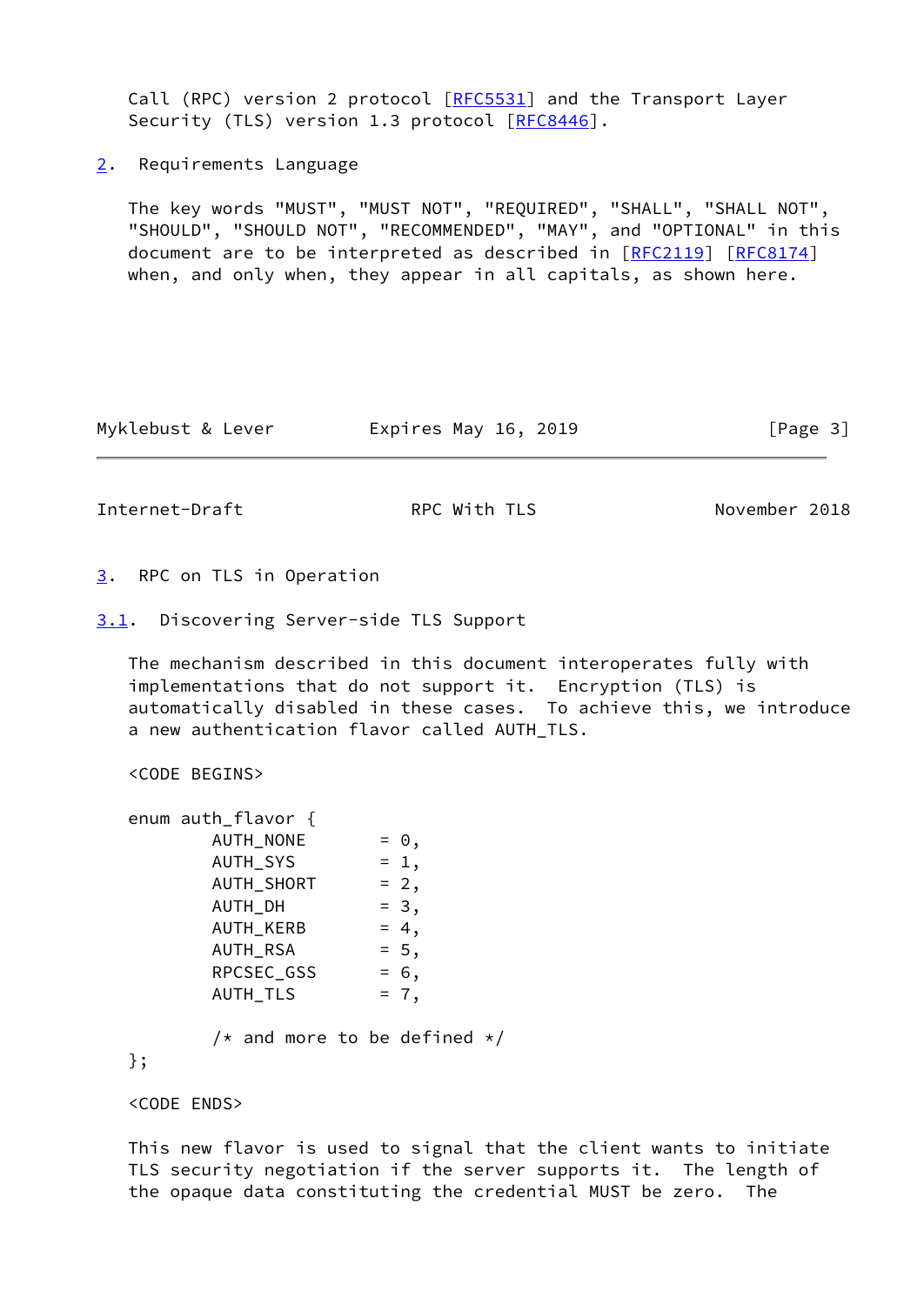verifier accompanying the credential MUST be an AUTH\_NONE verifier of length zero. The flavor value of the verifier received in the reply message from the server MUST be AUTH NONE. The bytes of the verifier's string encode the fixed ASCII characters "STARTTLS".

 When an RPC client is ready to initiate TLS negotiation, it sends a NULL RPC request with an auth\_flavor of AUTH TLS. The server can respond in one of three ways:

- o If the server does not recognise the AUTH\_TLS authentication flavor, it responds with a reject\_stat of AUTH\_ERROR. The client then knows that this server does not support TLS.
- o If the server accepts the NULL RPC procedure, but fails to return an AUTH\_NONE verifier containing the string "STARTTLS", the client knows that this server does not support TLS.

Myklebust & Lever **Expires May 16, 2019** [Page 4]

<span id="page-4-1"></span>Internet-Draft RPC With TLS November 2018

 o If the server accepts the NULL RPC procedure, and returns an AUTH\_NONE verifier containing the string "STARTTLS", the client MAY proceed with TLS security negotiation.

 If a client attempts to use AUTH\_TLS for anything other than the NULL RPC procedure, the server responds with a reject\_stat of AUTH\_ERROR.

 Once TLS security negotiation is complete, the client and server will have established a secure channel for communicating and can proceed to use standard security flavours within that channel, presumably after negotiating down the irrelevant RPCSEC\_GSS privacy and integrity services and applying channel binding.

 If TLS negotiation fails for any reason (for example the server rejects the certificate presented by the client), the RPC client reports this failure to the calling application the same way it would report an AUTH\_ERROR rejection from the server.

<span id="page-4-0"></span>[3.2](#page-4-0). Streams and Datagrams

 RPC commonly operates on stream transports and datagram transports. When operating on a stream transport, using TLS  $[RECS446]$  is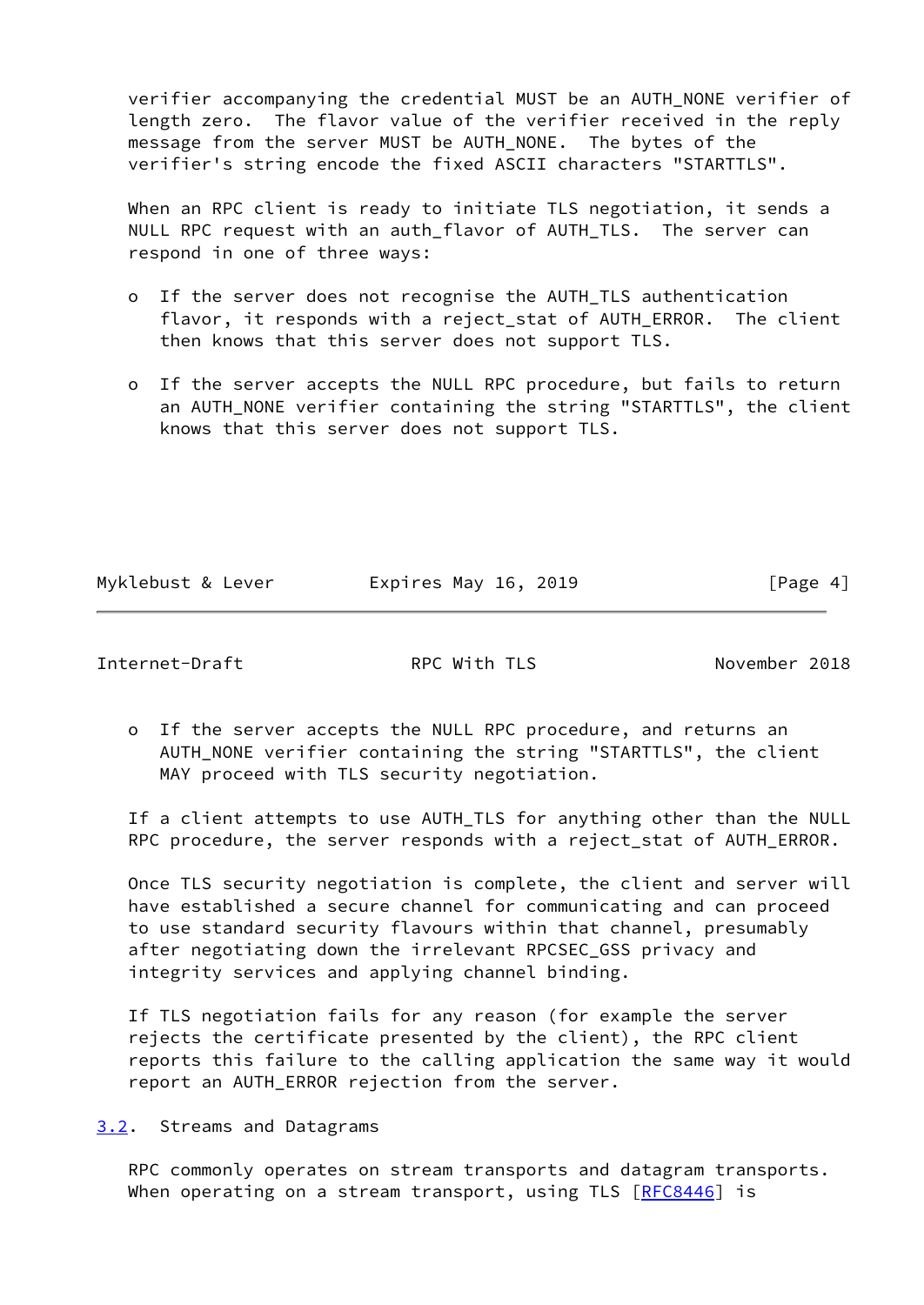appropriate. On a datagram transport, RPC should use DTLS [[RFC6347\]](https://datatracker.ietf.org/doc/pdf/rfc6347).

 RPC-over-RDMA [[RFC8166](https://datatracker.ietf.org/doc/pdf/rfc8166)] may make use of transport layer security below the RDMA transport layer.

<span id="page-5-0"></span>[3.3](#page-5-0). Authentication

 Both RPC and TLS have their own in-built forms of host and user authentication. Each have their strengths and weaknesses. We believe the combination of host authentication via TLS and user authentication via RPC provides optimal security, efficiency, and flexibility, although many combinations are possible.

- TLS Encryption-only with AUTH\_SYS: A pre-shared key enables TLS encryption. The RPC client uses AUTH\_SYS to identify users with the guarantee that the UID and GID values cannot be observed or altered in transit.
- TLS Encryption-only with RPCSEC GSS Kerberos: A pre-shared key enables TLS encryption in encryption-only mode. The RPC client uses Kerberos to identify the client host and its users, and does not need to additionally require costly GSS integrity or privacy services.
- TLS per-client certificate with AUTH\_SYS: During TLS negotiation, the client identifies itself to the server with a unique

| Myklebust & Lever<br>Expires May 16, 2019 | [Page 5] |
|-------------------------------------------|----------|
|-------------------------------------------|----------|

<span id="page-5-2"></span>Internet-Draft RPC With TLS November 2018

 certificate. The server can use this identity to perform additional authorization of the client's requests.

 TLS per-user certificate with AUTH\_NONE: Each user establishes her own TLS context with the server, identified by a unique certficate. There is no need for any additional information at the RPC layer, so the RPC client can use the simplest authentication flavor for RPC transactions.

<span id="page-5-1"></span>[4](#page-5-1). Security Considerations

 One purpose of the mechanism described in this document is to protect RPC-based applications against threats to the privacy of RPC transactions and RPC user identities. A taxonomy of these threats appears in Section [5 of \[RFC6973\]](https://datatracker.ietf.org/doc/pdf/rfc6973#section-5). In addition, [Section](https://datatracker.ietf.org/doc/pdf/rfc7525#section-6) 6 of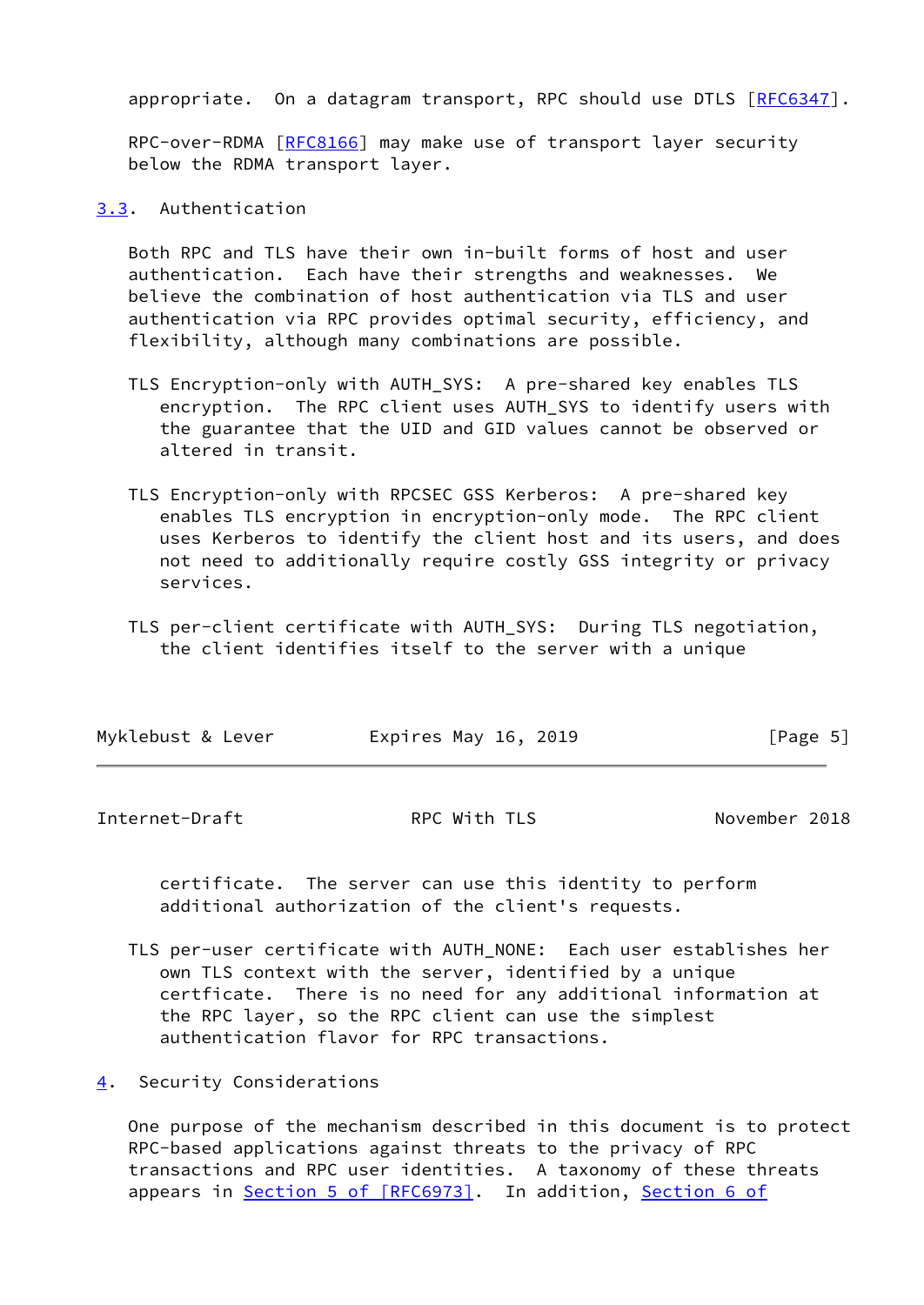[\[RFC7525\]](https://datatracker.ietf.org/doc/pdf/rfc7525#section-6) contains a detailed discussion of technologies used in conjunction with TLS. Implementers should familiarize themselves with these materials.

 The NFS version 4 protocol permits more than one user to use an NFS client at the same time [\[RFC7862](https://datatracker.ietf.org/doc/pdf/rfc7862)]. Typically that NFS client will conserve connection resources by routing RPC transactions from all of its users over a few or a single connection. In circumstances where the users on that NFS client belong to multiple distinct security domains, it may be necessary to establish separate TLS-protected connections that do not share the same encryption parameters.

<span id="page-6-0"></span>[5](#page-6-0). IANA Considerations

This document does not require actions by IANA.

- <span id="page-6-1"></span>[6](#page-6-1). References
- <span id="page-6-2"></span>[6.1](#page-6-2). Normative References
	- [RFC2119] Bradner, S., "Key words for use in RFCs to Indicate Requirement Levels", [BCP 14](https://datatracker.ietf.org/doc/pdf/bcp14), [RFC 2119](https://datatracker.ietf.org/doc/pdf/rfc2119), DOI 10.17487/RFC2119, March 1997, <[https://www.rfc-editor.org/info/rfc2119>](https://www.rfc-editor.org/info/rfc2119).
	- [RFC5531] Thurlow, R., "RPC: Remote Procedure Call Protocol Specification Version 2", [RFC 5531](https://datatracker.ietf.org/doc/pdf/rfc5531), DOI 10.17487/RFC5531, May 2009, [<https://www.rfc-editor.org/info/rfc5531](https://www.rfc-editor.org/info/rfc5531)>.
	- [RFC6347] Rescorla, E. and N. Modadugu, "Datagram Transport Layer Security Version 1.2", [RFC 6347](https://datatracker.ietf.org/doc/pdf/rfc6347), DOI 10.17487/RFC6347, January 2012, [<https://www.rfc-editor.org/info/rfc6347](https://www.rfc-editor.org/info/rfc6347)>.

| Myklebust & Lever | Expires May 16, 2019 | [Page 6] |
|-------------------|----------------------|----------|
|-------------------|----------------------|----------|

<span id="page-6-3"></span>Internet-Draft RPC With TLS November 2018

- [RFC7258] Farrell, S. and H. Tschofenig, "Pervasive Monitoring Is an Attack", [BCP 188,](https://datatracker.ietf.org/doc/pdf/bcp188) [RFC 7258](https://datatracker.ietf.org/doc/pdf/rfc7258), DOI 10.17487/RFC7258, May 2014, [<https://www.rfc-editor.org/info/rfc7258](https://www.rfc-editor.org/info/rfc7258)>.
- [RFC7861] Adamson, A. and N. Williams, "Remote Procedure Call (RPC) Security Version 3", [RFC 7861](https://datatracker.ietf.org/doc/pdf/rfc7861), DOI 10.17487/RFC7861, November 2016, <<https://www.rfc-editor.org/info/rfc7861>>.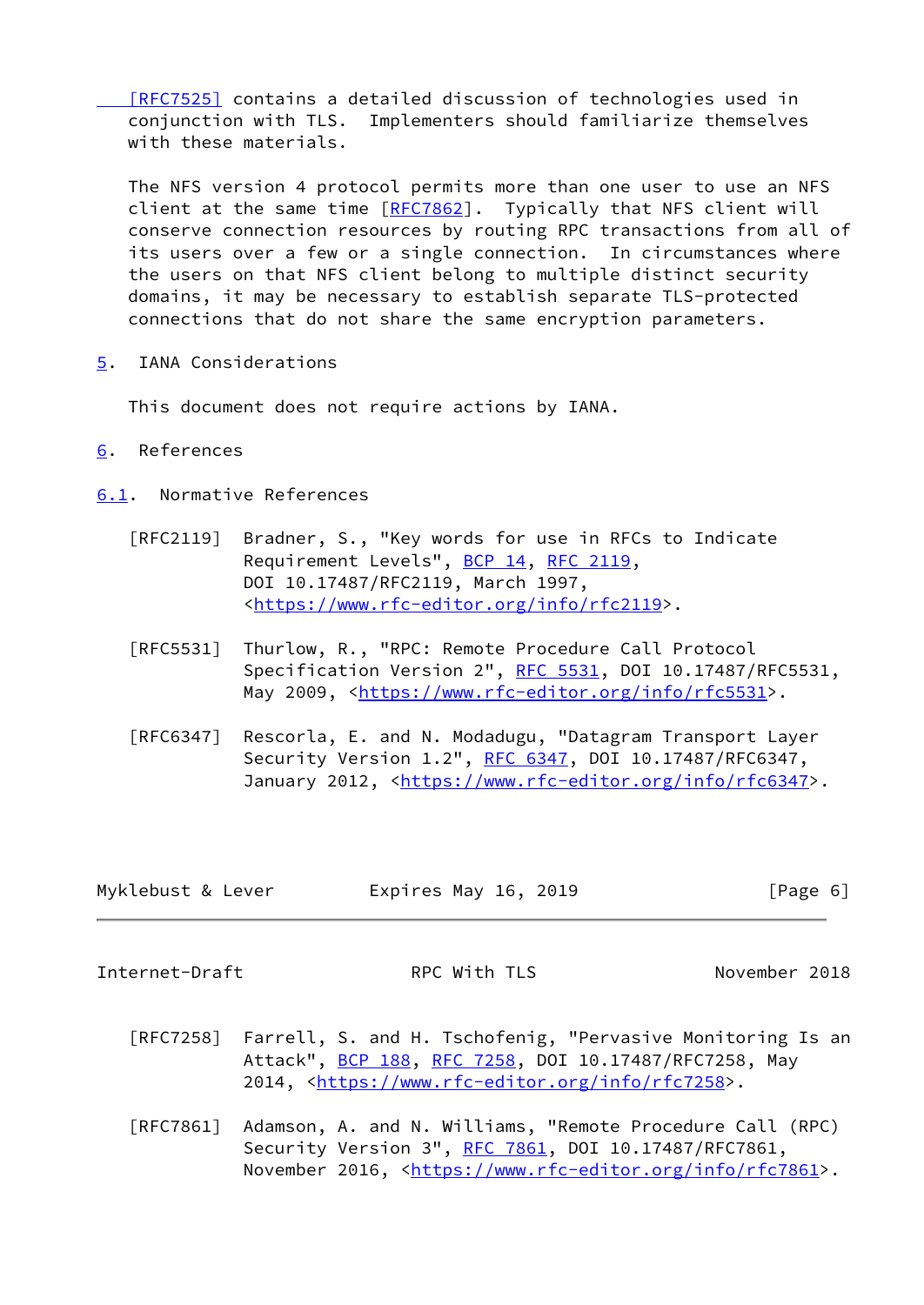- [RFC8166] Lever, C., Ed., Simpson, W., and T. Talpey, "Remote Direct Memory Access Transport for Remote Procedure Call Version 1", [RFC 8166,](https://datatracker.ietf.org/doc/pdf/rfc8166) DOI 10.17487/RFC8166, June 2017, <[https://www.rfc-editor.org/info/rfc8166>](https://www.rfc-editor.org/info/rfc8166).
- [RFC8174] Leiba, B., "Ambiguity of Uppercase vs Lowercase in [RFC](https://datatracker.ietf.org/doc/pdf/rfc2119) [2119](https://datatracker.ietf.org/doc/pdf/rfc2119) Key Words", [BCP 14](https://datatracker.ietf.org/doc/pdf/bcp14), [RFC 8174,](https://datatracker.ietf.org/doc/pdf/rfc8174) DOI 10.17487/RFC8174, May 2017, [<https://www.rfc-editor.org/info/rfc8174](https://www.rfc-editor.org/info/rfc8174)>.
- [RFC8446] Rescorla, E., "The Transport Layer Security (TLS) Protocol Version 1.3", [RFC 8446](https://datatracker.ietf.org/doc/pdf/rfc8446), DOI 10.17487/RFC8446, August 2018, <[https://www.rfc-editor.org/info/rfc8446>](https://www.rfc-editor.org/info/rfc8446).
- <span id="page-7-2"></span><span id="page-7-0"></span>[6.2](#page-7-0). Informative References
	- [LJNL] Fisher, C., "Encrypting NFSv4 with Stunnel TLS", August 2018, [<https://www.linuxjournal.com/content/](https://www.linuxjournal.com/content/encrypting-nfsv4-stunnel-tls) [encrypting-nfsv4-stunnel-tls>](https://www.linuxjournal.com/content/encrypting-nfsv4-stunnel-tls).
	- [RFC1813] Callaghan, B., Pawlowski, B., and P. Staubach, "NFS Version 3 Protocol Specification", [RFC 1813](https://datatracker.ietf.org/doc/pdf/rfc1813), DOI 10.17487/RFC1813, June 1995, <[https://www.rfc-editor.org/info/rfc1813>](https://www.rfc-editor.org/info/rfc1813).
	- [RFC2818] Rescorla, E., "HTTP Over TLS", [RFC 2818](https://datatracker.ietf.org/doc/pdf/rfc2818), DOI 10.17487/RFC2818, May 2000, <[https://www.rfc-editor.org/info/rfc2818>](https://www.rfc-editor.org/info/rfc2818).
	- [RFC6973] Cooper, A., Tschofenig, H., Aboba, B., Peterson, J., Morris, J., Hansen, M., and R. Smith, "Privacy Considerations for Internet Protocols", [RFC 6973,](https://datatracker.ietf.org/doc/pdf/rfc6973) DOI 10.17487/RFC6973, July 2013, <[https://www.rfc-editor.org/info/rfc6973>](https://www.rfc-editor.org/info/rfc6973).
	- [RFC7525] Sheffer, Y., Holz, R., and P. Saint-Andre, "Recommendations for Secure Use of Transport Layer Security (TLS) and Datagram Transport Layer Security (DTLS)", [BCP 195,](https://datatracker.ietf.org/doc/pdf/bcp195) [RFC 7525](https://datatracker.ietf.org/doc/pdf/rfc7525), DOI 10.17487/RFC7525, May 2015, [<https://www.rfc-editor.org/info/rfc7525](https://www.rfc-editor.org/info/rfc7525)>.

| Myklebust & Lever | Expires May 16, 2019 | [Page 7] |
|-------------------|----------------------|----------|
|-------------------|----------------------|----------|

<span id="page-7-1"></span>Internet-Draft RPC With TLS November 2018

[RFC7862] Haynes, T., "Network File System (NFS) Version 4 Minor